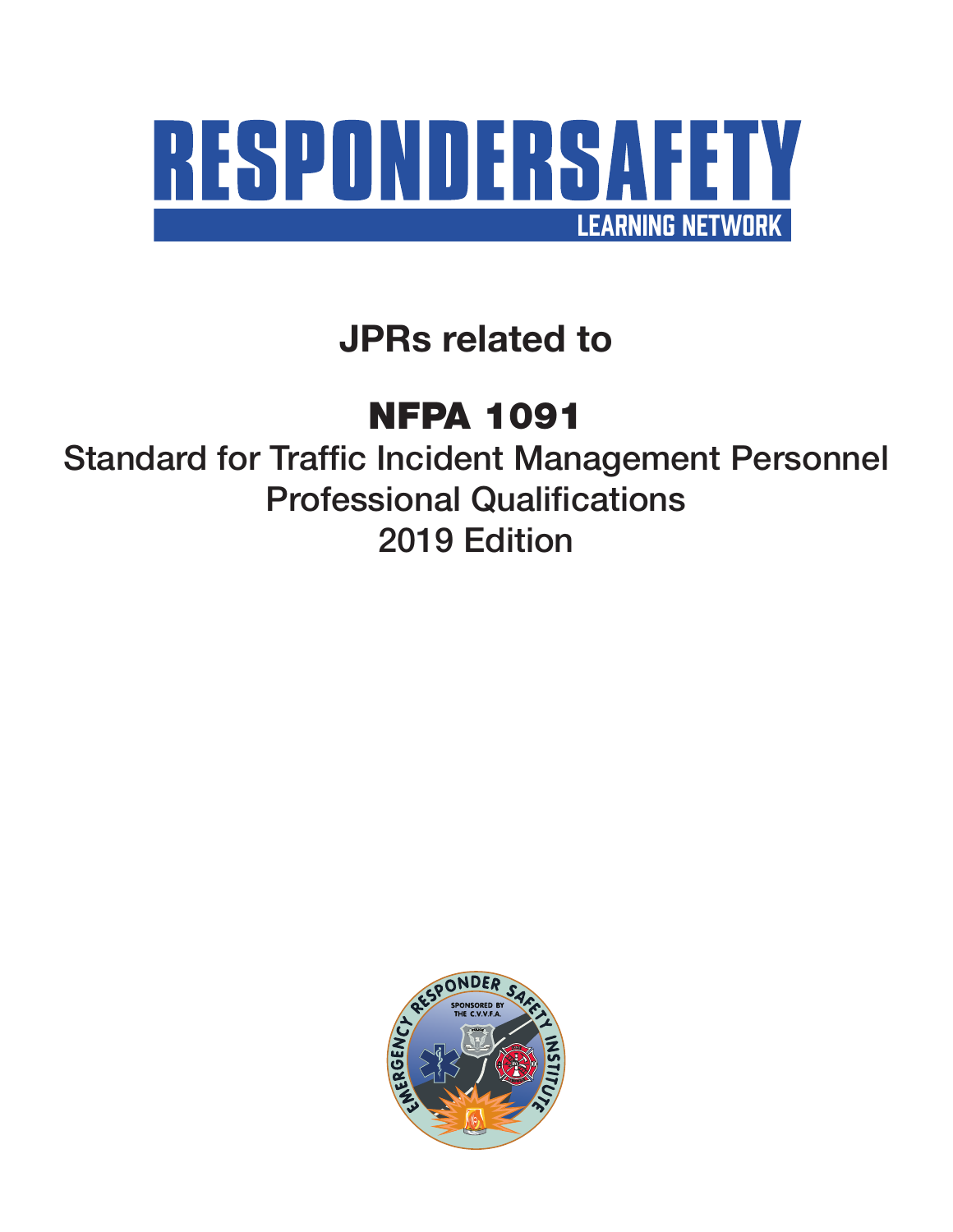**Following each JPR in this standard that is related to emergency responders working on the roadway, you will find a list of ResponderSafety Learning Network modules whose content supports that JPR.**

### 4.1.1 To Be Qualified as a TIMP, Must Meet all JPRs in 1091 Ch 4

- Intro to Fire Service Traffic Control Professional
- LODDs On the Roadway: Safety Lessons Learned
- Manual on Uniform Traffic Control Devices
- Professionalism and Leadership in Roadway Incident Response
- Understanding NFPA 1091

### 4.2.1 Conduct Initial Size-Up and Establish Command of a Traffic Incident

- Intro to Fire Service Traffic Control Professional
- Manual on Uniform Traffic Control Devices
- Move It or Work it
- National Unified Goal for Traffic Incident Management
- New Technologies in Emergency Vehicle Lighting
- Professionalism and Leadership in Roadway Incident Response
- Safe Fire Service Traffic Control Practices
- Scene Control
- See and Be Seen: Emergency Lighting Awareness
- Special Circumstances: Safe Operations for Vehicle Fires
- Special Hazards
- The First 15 Minutes at Roadway Incidents
- TIM for the Next Generation
- Traffic Incident Management on Rural Roads
- Traffic Incident Management Requirements in NFPA 1500
- Traffic Incident Management: Incident Command & Management
- Traffic Incident Management: Model Practices & Procedures
- Traffic Incident Management: TIM Training & Resources
- Understanding NFPA 1091
- Who's In Charge at Roadway Incident Scenes?

### 4.2.2 Position a Vehicle to Provide a TIMA at a Traffic Incident

• Blocking Procedures at Roadway Incidents



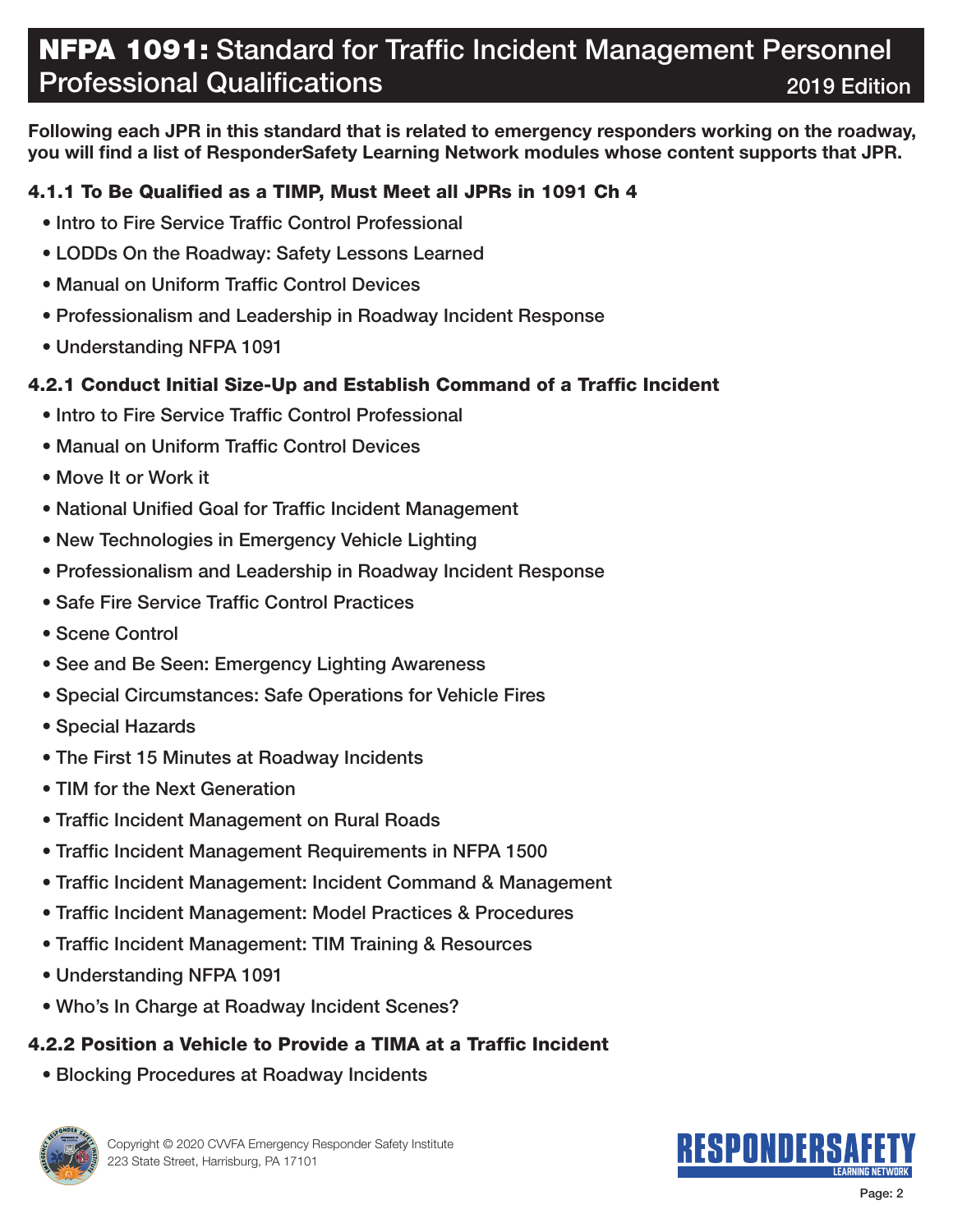**Following each JPR in this standard that is related to emergency responders working on the roadway, you will find a list of ResponderSafety Learning Network modules whose content supports that JPR.**

- Fire Department-Based Traffic Control Vehicles
- New Technologies in Emergency Vehicle Lighting
- Safe Fire Service Traffic Control Practices
- See and Be Seen: Emergency Lighting Awareness
- The First 15 Minutes at Roadway Incidents
- TIM for the Next Generation
- Traffic Incident Management: TIM Training & Resources
- Understanding NFPA 1091

### 4.2.3 Establish a TIMA at a Traffic Incident

- Advance Warning
- Blocking Procedures at Roadway Incidents
- Intro to Fire Service Traffic Control Professional
- Manual on Uniform Traffic Control Devices
- National Unified Goal for Traffic Incident Management
- Recommended Practices for TIM SOPs
- Safe Fire Service Traffic Control Practices
- Scene Control
- The First 15 Minutes at Roadway Incidents
- TIM for the Next Generation
- Traffic Incident Management on Rural Roads
- Traffic Incident Management: Incident Command & Management
- Traffic Incident Management: Model Practices & Procedures
- Traffic Incident Management: TIM Training & Resources
- Understanding NFPA 1091
- What's New in Temporary Traffic Control Devices

### 4.2.4 Establish Advance Warning for the Traffic Incident

- Advance Warning
- Fire Department-Based Traffic Control Vehicles
- Safe Fire Service Traffic Control Practices



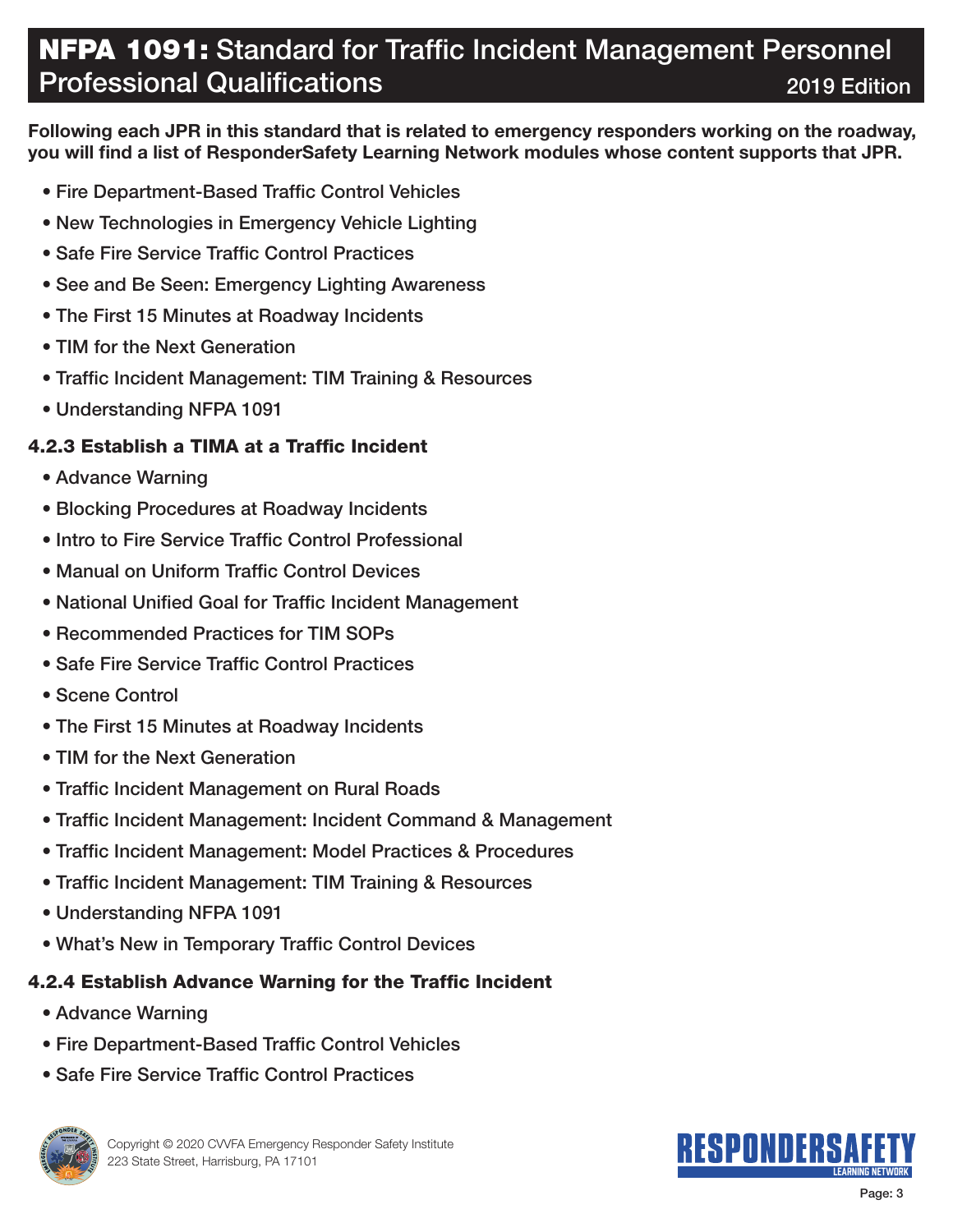**Following each JPR in this standard that is related to emergency responders working on the roadway, you will find a list of ResponderSafety Learning Network modules whose content supports that JPR.**

- TIM for the Next Generation
- Traffic Incident Management on Rural Roads
- Traffic Incident Management: TIM Training & Resources
- Understanding NFPA 1091
- What's New in Temporary Traffic Control Devices

### 4.2.5 Operate as a Member of a Team Within a TIMA Using IMS

- Intro to Fire Service Traffic Control Professional
- National Unified Goal for Traffic Incident Management
- Professionalism and Leadership in Roadway Incident Response
- Recommended Practices for TIM SOPs
- Safe Fire Service Traffic Control Practices
- The Public Safety Telecommunicator's Role in Roadway Safety
- The First 15 Minutes at Roadway Incidents
- TIM for the Next Generation
- Traffic Incident Management: Incident Command & Management
- Understanding NFPA 1091
- Who's In Charge at Roadway Incident Scenes?

### 4.2.6 Manage Noninvolved Persons Near or Within a TIMA

- Scene Control
- TIM for the Next Generation
- Understanding NFPA 1091

### 4.2.7 Monitor and Adjust the TTC Measures at a Traffic Incident

- Move It or Work it
- Planning for the Long-Term Event
- Safe Fire Service Traffic Control Practices
- TIM for the Next Generation
- Understanding NFPA 1091
- What's New in Temporary Traffic Control Devices